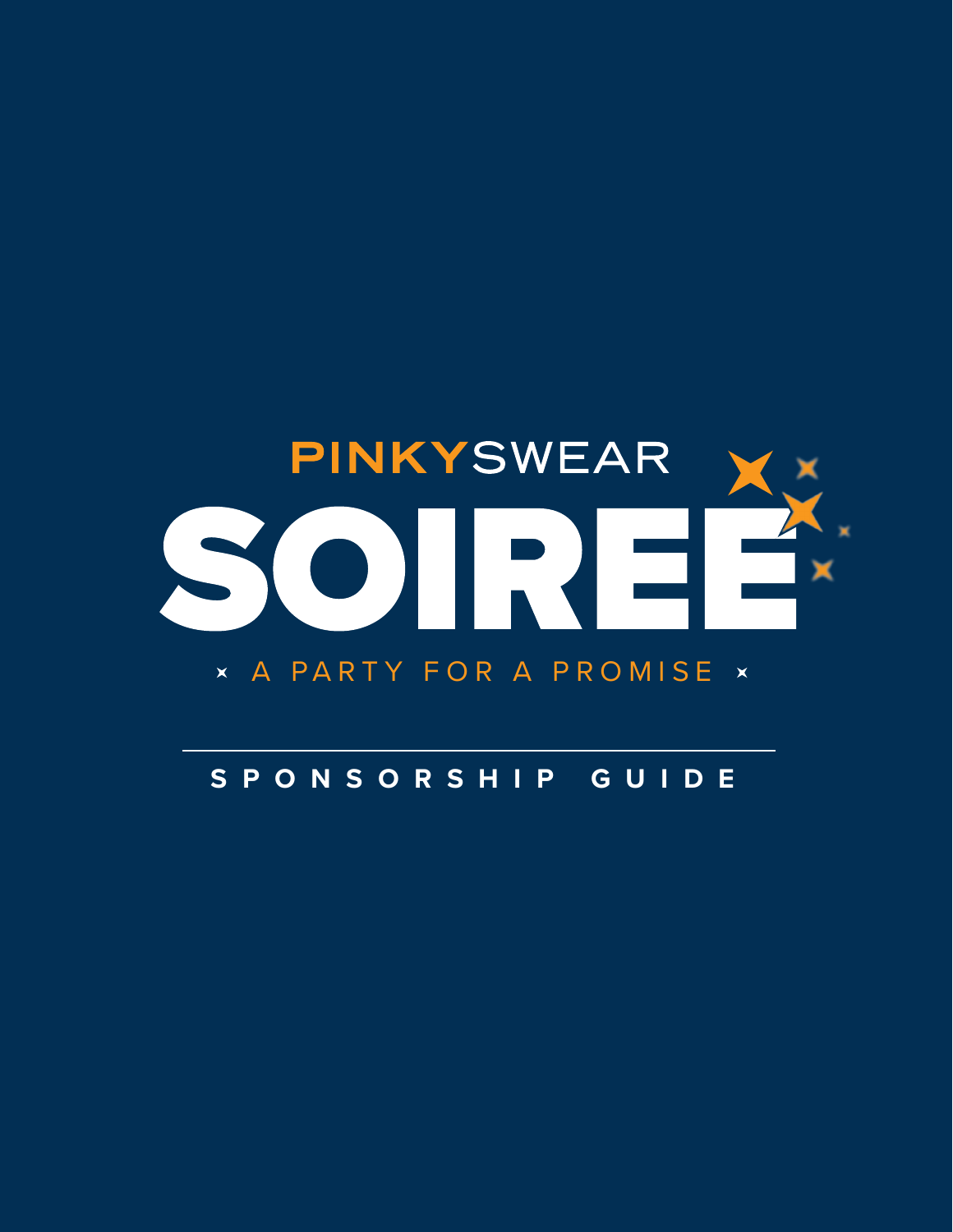

# **PINKY SWEAR SOIREE 2022**

The 2022 Pinky Swear Soiree will take place on Saturday, April 30 from the comfort of viewers' own homes. This event will support the Pinky Swear Foundation mission and allow us to help even more families with a child battling cancer when they need it most – right now.

Although the average length of treatment for childhood cancer is two years, families that experience childhood cancer suffer for a lifetime. More than 40,000 kids across the country are treated for cancer each year and one in 11 families with a child that is diagnosed with cancer files for bankruptcy.

Please contact MaryBeth Meyer, director of partnerships, to learn more about the 2022 Pinky Swear Soiree. We hope to "see" you at this year's event.

## **Our Story**

Pinky Swear Foundation has a mission of helping kids with cancer and their families with financial and emotional support. Just before nine-year-old Mitch passed away from bone cancer, he made his father Pinky Swear promise to always help kids with cancer – even after he was gone. 19 years later, Pinky Swear Foundation has helped more than 16,000 families with a child battling cancer.

**Goal** Raise funds for kids with cancer and their families

**When** Saturday, April 30, 2022 **Sponsorship Deadline** March 25, 2022

**Where Online**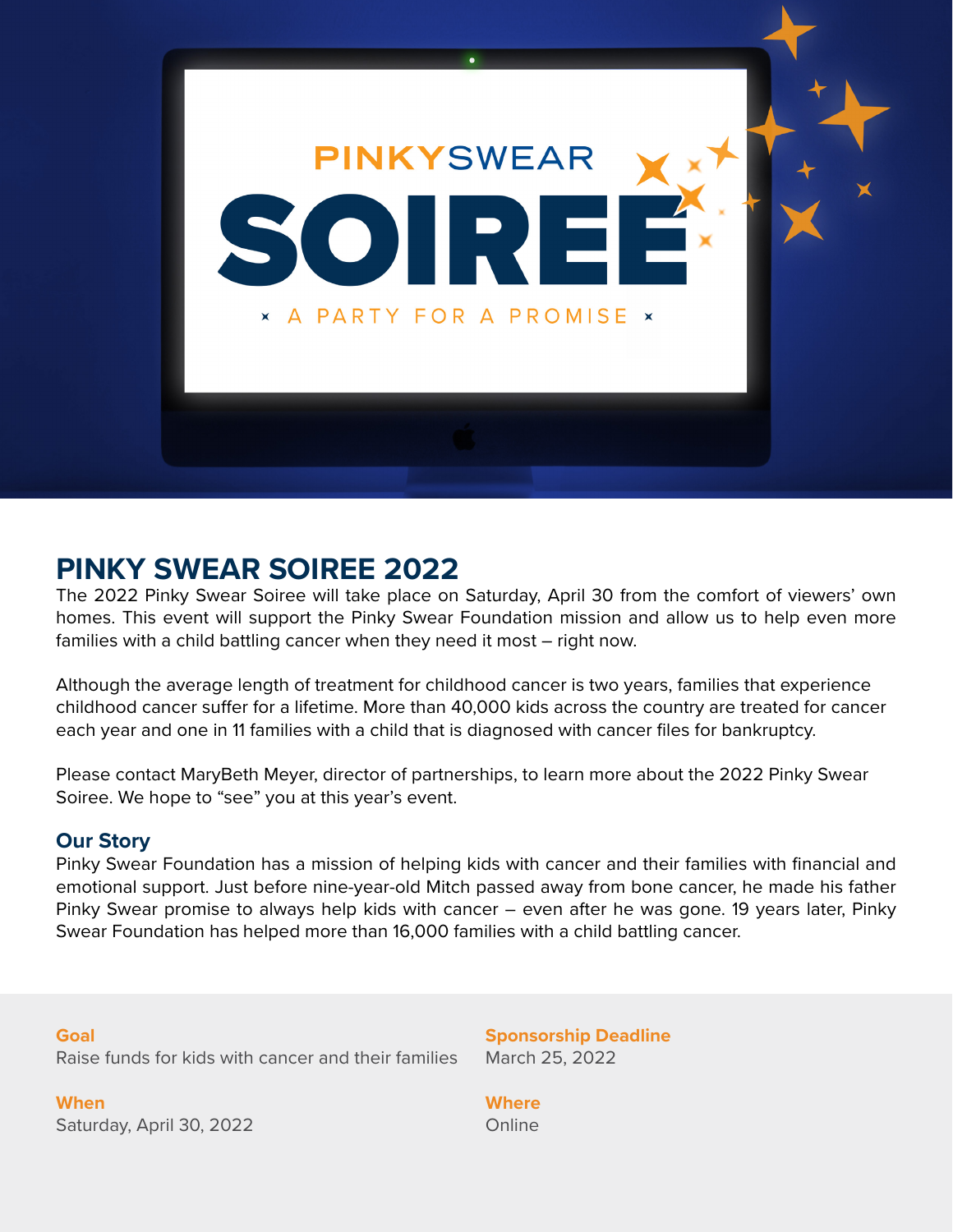

#### **SPONSORSHIP BENEFITS**

#### **Presenting Level – \$25,000**

- Mission Partner Status
- Logo on all event promotions and represented as "presented by"
- 30 second segment included in program
- Product placement in party boxes
- Logo included in live streaming overlay
- Name in event press release
- Live program acknowledgment
- Sponsor acknowledgment on social post
- Post-event check presentation
- Logo on event webpage
- Logo included on event emails

#### **Diamond Level – \$15,000**

- 30 second segment included in program
- Product placement in party boxes
- Logo included in live streaming overlay
- Name in event press release
- Live program acknowledgment
- Sponsor acknowledgment on social post
- Post-event check presentation
- Logo on event webpage
- Logo included on event emails

#### **Platinum Level – \$10,000**

- Product placement in party boxes
- Logo included in live streaming overlay
- Name in event press release
- Live program acknowledgment
- Sponsor acknowledgment on social post
- Logo on event webpage
- Logo included on event emails

#### **Gold Level – \$5,000**

- Live program acknowledgment
- Grouped sponsor acknowledgment on social post
- Logo on event webpage
- Logo included on event emails

#### **Silver Level – \$3,000**

- Grouped sponsor acknowledgment on social post
- Logo on event webpage
- Logo included on event emails

#### **Bronze Level – \$1,000**

- Logo on event webpage
- Logo included on event emails

All sponsorship packages can be customized! Please share your ideas and business objectives with us to create a unique package for both our organizations! Contact MaryBeth Meyer, director of partnerships, at [marybeth.meyer@pinkyswear.org](mailto:marybeth.meyer%40pinkyswear.org?subject=) or 515.368.8799.